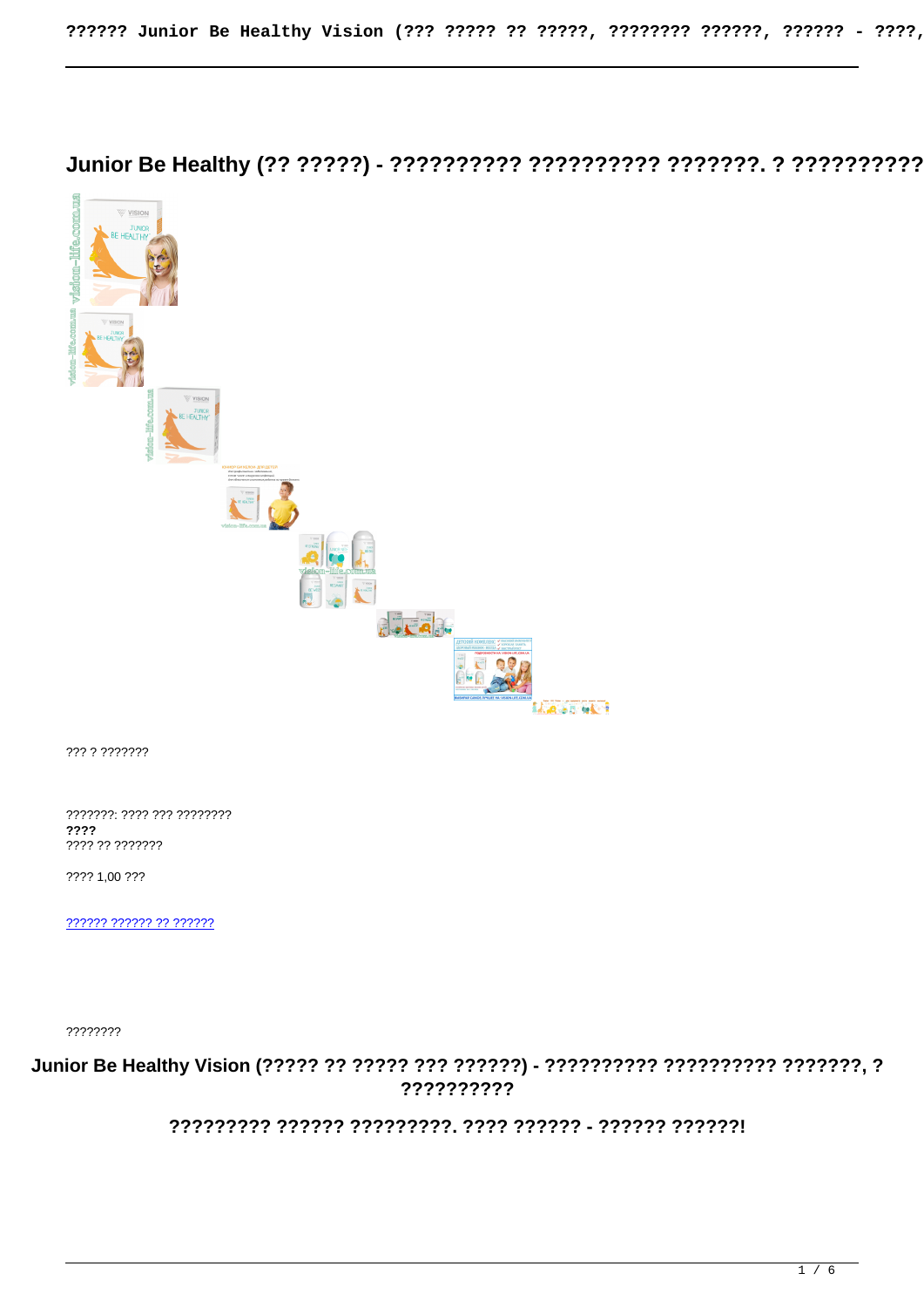

# ???????? ??????. ?????. ?????)

## ??????????????????????????????JuniorBeHealthy??????????????????????????????????? ????? ?????

- ?????????. ?????- ? ??????????????
- 
- 
- 
- 



## ?????????? ???????? ???????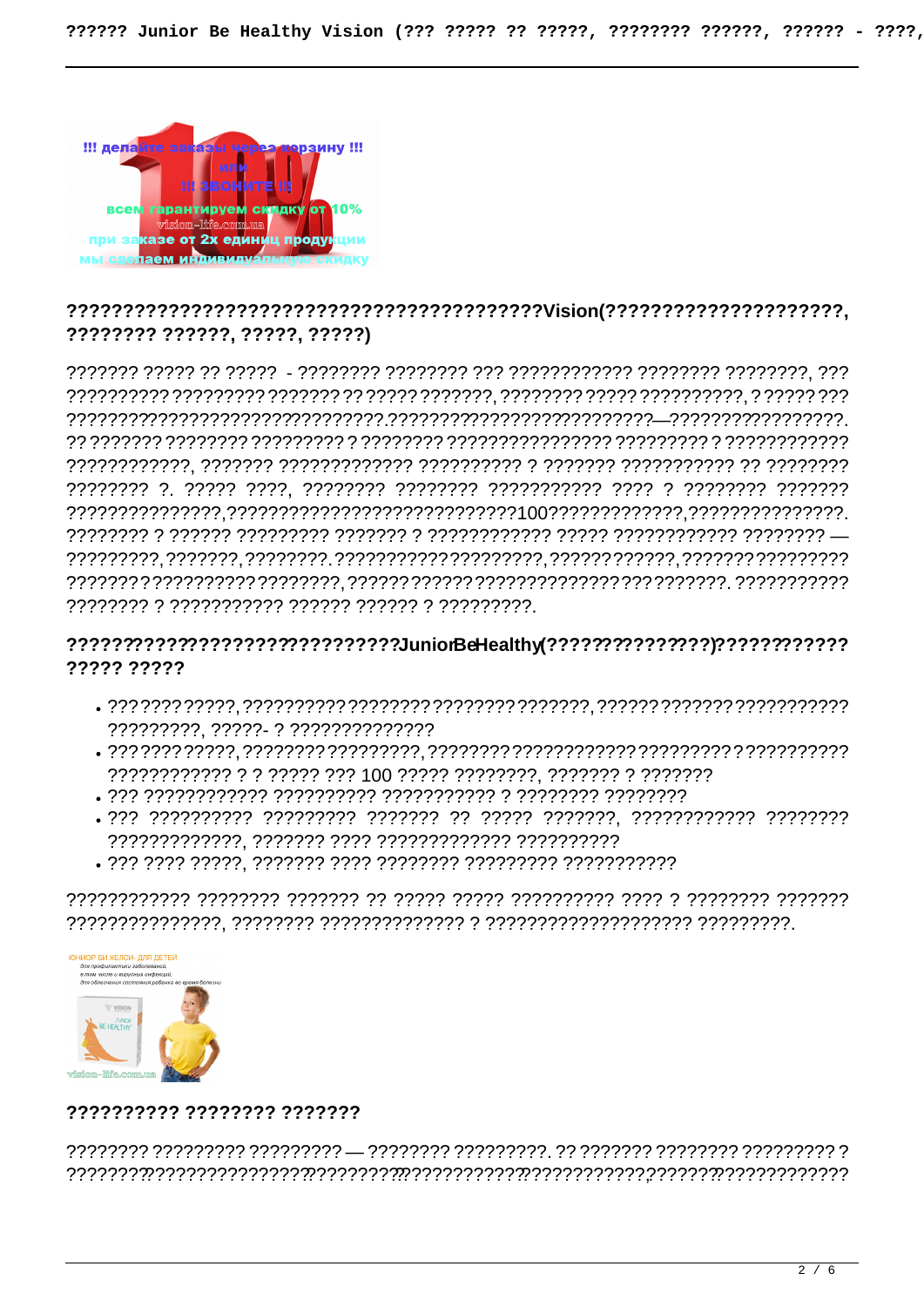222222: ????????? ????????. ??????? ?.

???????? ?????????????? ?????????.

#### 

- 
- 77777777777
- 
- . ???? ?????. ??????? ???????? ????? ?????
- 

#### 

??????????

??????? ??????????????? ????????? Arkopharma (???????) ?? ??????? Nutripharma  $(?????????)$ 

 $(222)$ .

????????? ???????? ?

| ??????? 1 ??????           |                 |
|----------------------------|-----------------|
| $ ??\overline{??}$         | ?? ?????        |
|                            | $??\mathrel{?}$ |
| ??????? <mark>30 ??</mark> |                 |
| $ $ ? ?????????            |                 |
| 222                        |                 |
| ??????? 20 ??              |                 |
|                            |                 |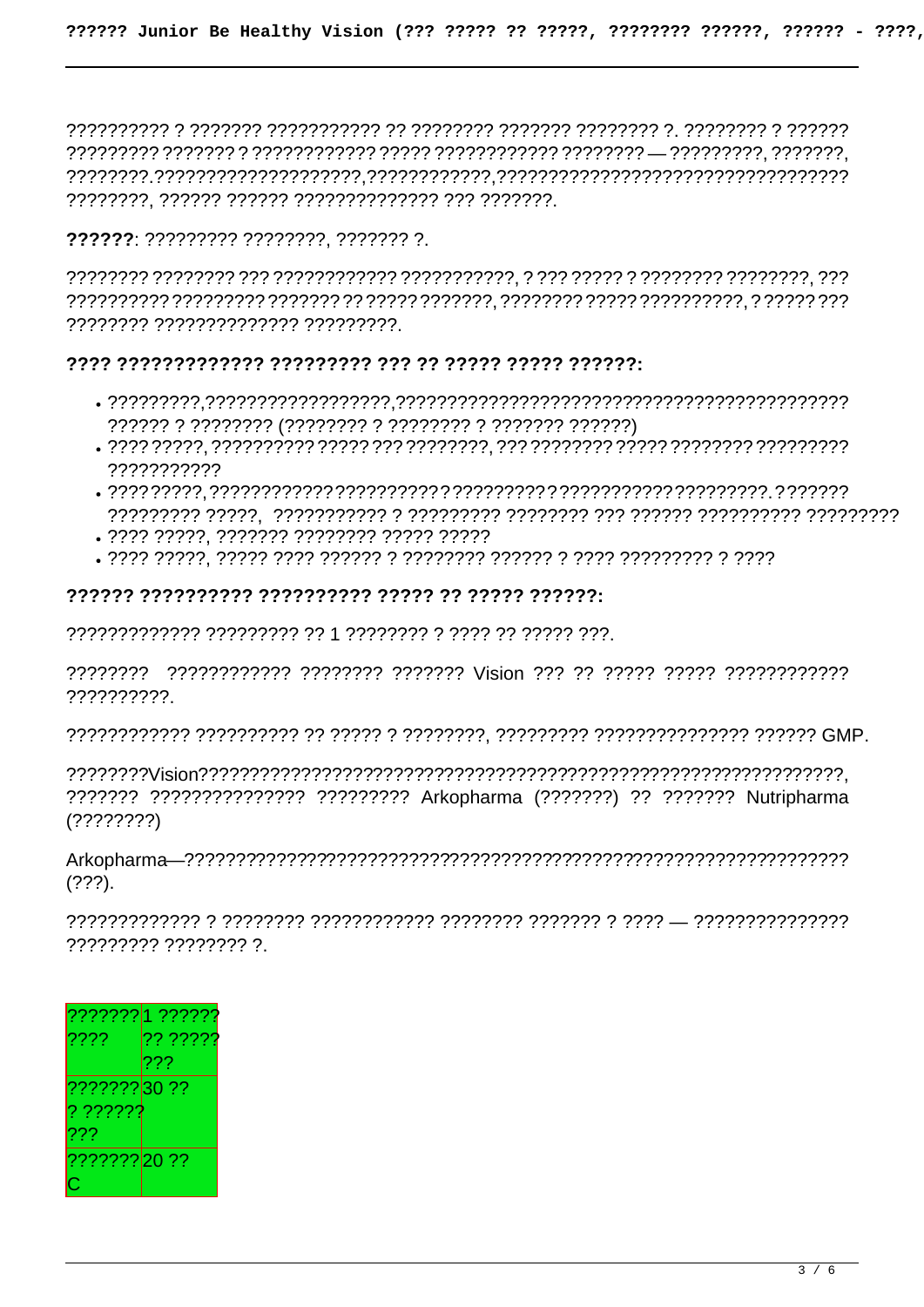#### 

30 ??????????? ???????? ?? 1200 ??.

, יוד ודודר דר דרדר ד דרדרדרך 1 דר דרך דר באמר דרדרך דרדרך דרדרדרך דרדרדרדרדרך

 $???? ???????? : 3 ????$ 

#### $2222222:$

- . ?????????? ? ????????? ????? ??? 100 ????? ???????. ??????? ? ???????.
- 
- 
- 
- 
- 7777 7777777777777 7777777777
- 

#### 

- , נדרדרדר דרדרדרדר דרדרדרדרדרדרדרדרדר דרדרדרדרדר דרך דרדרדר דרדרדר דרדרך
- 
- 77777777777777 777 7777777 7777777

#### ???????? ??????????? Junior Be Healthy (????? ?? ????? ???)

#### ??????? ?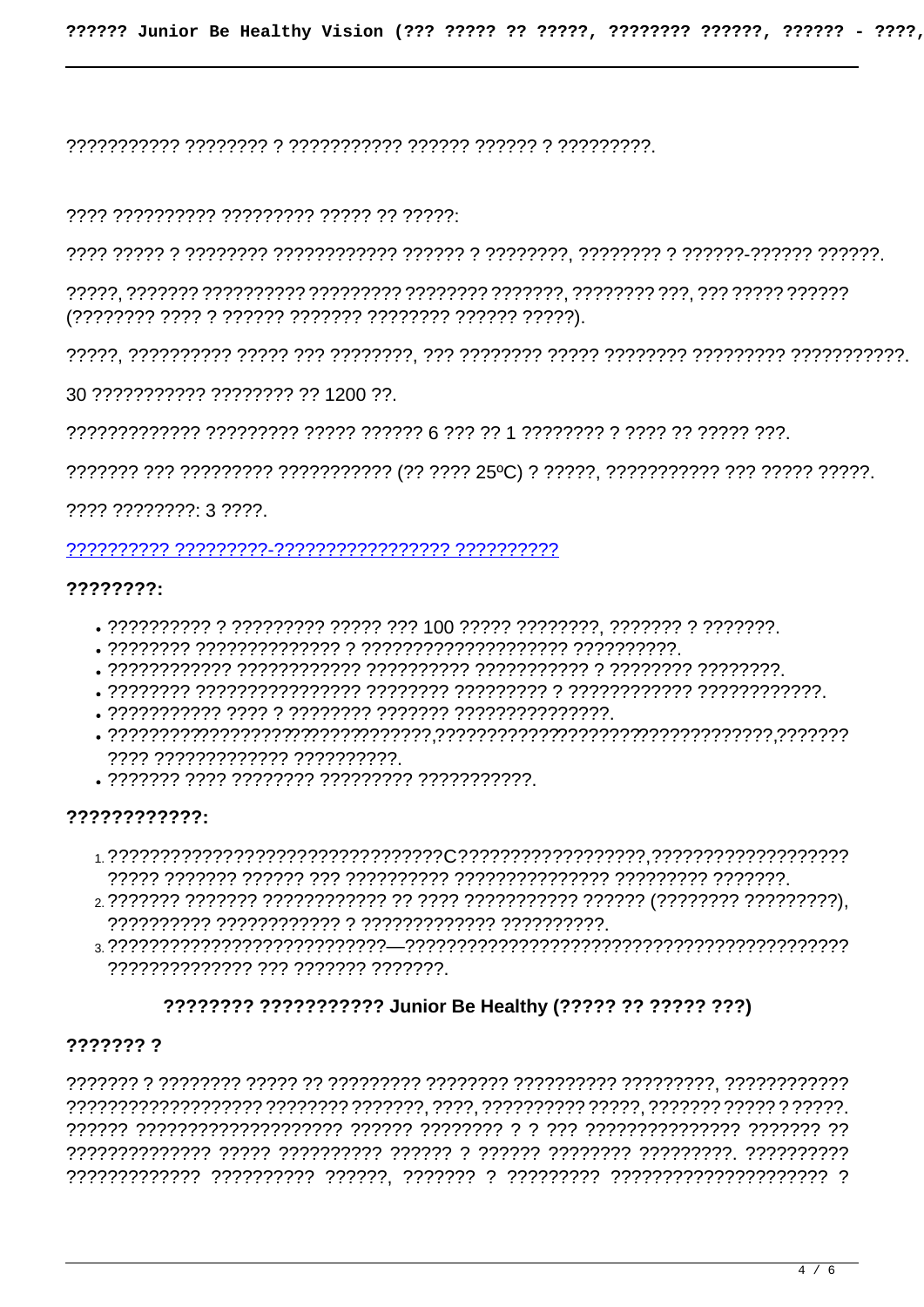### ????????

, ?????? ???????? ??????? ?? ????????

???????? ?????????